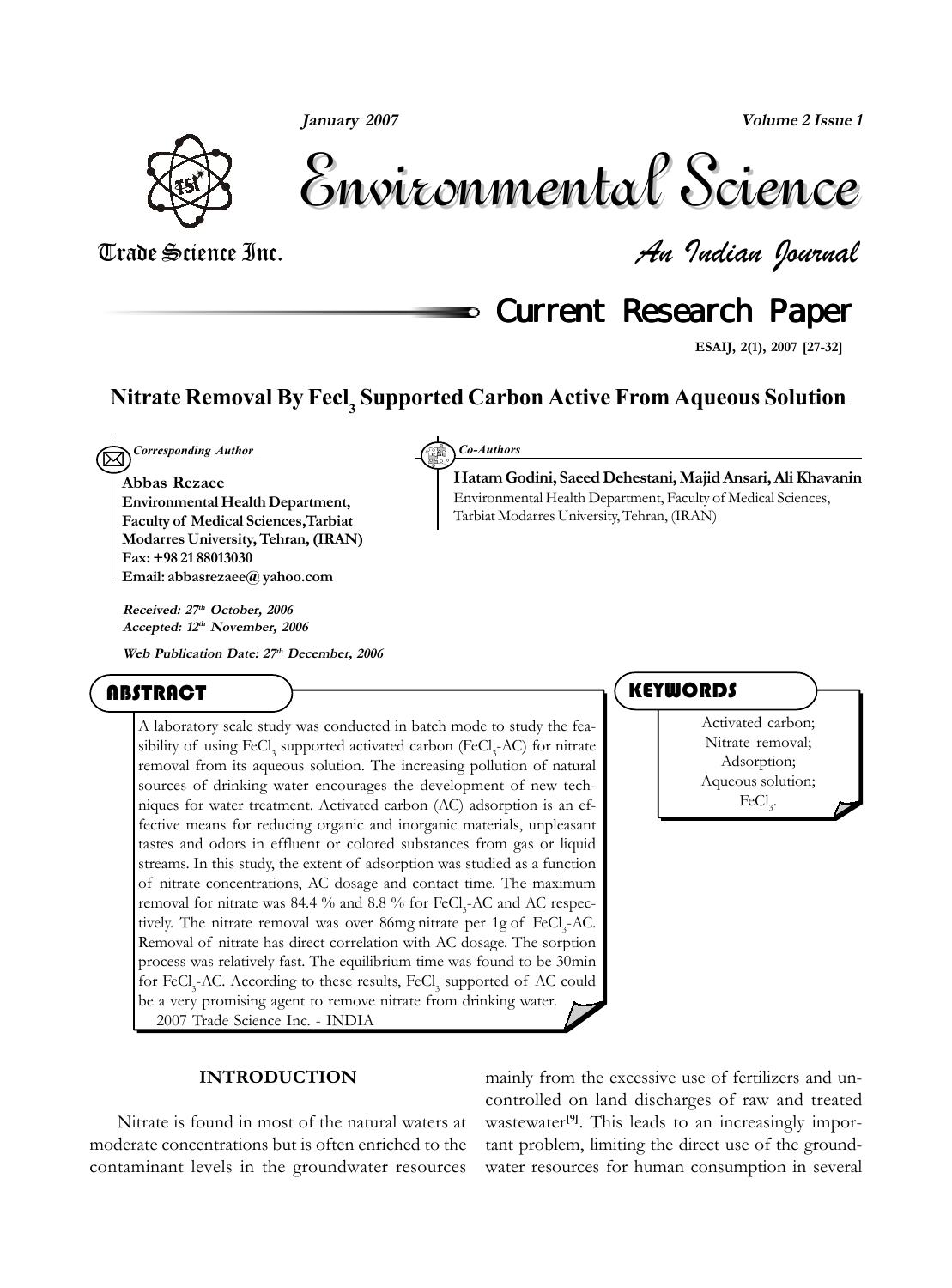## Current Research Paper

parts of the world. The nitrate ion has also been identified as a potential health hazard to infants and pregnant women**[2]**. This is due to the potential reduction of nitrate to nitrite ion, in the stomach of infants, which can bind with the haemoglobin of the affected babies, thus diminishing the transfer of oxygen to the body's cells resulting in a bluish skin color often called methaemoglobinemia or the blue baby syndrome**[1]**. The abundant use of nitrogen fertilizers and contaminated water can lead to excessive nitrate levels in green vegetables. Under certain conditions, nitrate can be converted to much more poisonous nitrite and ultimately even to a carcinogenic nitrosamine which primarily affects the gastrointestinal tract<sup>[1]</sup>. To protect consumers from the adverse effects associated with the high nitrate intake, the world health organization (WHO) has set standards to regulate the nitrate concentration in drinking water. The drinking water standard set by the WHO for nitrate is 50 mg/l**[20]**. The conventional processes (coagulation, filtration, chlorination, UV, ozone treatment) applied for water treatment are not useful for the elimination of nitrate ion from the water**[7]**. Therefore, other methods have to be applied. Several methods that serve to reduce nitrate in drinking water have been presented**[13]**. Current technologies for removal of nitrate like ion exchange, reverse osmosis are neither selective to nitrate, generate secondary brine wastes and require frequent media regeneration and biological denitrification requires intensive temperature control, constant supply of organic carbon with possibilities of contamination from microorganisms**[5]**. The use of biological reactor seems to be the most promising technique in the treatment of high nitrate concentration**[15]**. However, maintaining biological processes at their optimum conditions is difficult, and the problems of contamination by dead bacteria have to be solved to make such processes safety enough to utilize in drinking water treatment. On the other hand, adsorption is a very feasible process for in situ treatment of underground and surface water, due to its cost benefit of application**[10]**. AC is useful in drinking water treatment because is act as an adsorbent, and can effectively remove particles and organics from water. Carbon is a substance that has a long history of being used to absorption

impurities and is the most powerful absorbent known to man**[8]**. AC can be produced from a number of agricultural commodities. Among these are hardwoods, grain hulls, almond, corn cobs, and nut shells**[19]**. AC is carbon which has a slight electro-positive charge added to it, making it even more attractive to chemicals and impurities. Loose granular AC is used extensively in most of the commonly encountered water filters today. The efficiency of the adsorption process is influenced by the characteristics of the carbon (particle and pore size, surface area, density and hardness) and the characteristics of the contaminant (concentration, tendency of chemical to leave the water, solubility of the contaminant and contaminant attraction to the carbon surface)**[6]**. The medium for an AC is typically petroleum coke, bituminous coal, lignite, wood products, coconut shell or peanut shells, which are all sources of carbon. It is 'activated' by subjecting it to steam and high temperature without oxygen. In some cases the carbon may also be processed by an acid wash or coated with a compound to enhance the removal of specific contaminants. This activation produces carbon with many small pores and therefore a very high surface area. It is then crushed to produce a granular or pulverized carbon product. This creates small particles with more outside surface area available for compounds to enter the AC, which results in greater contaminant removal. The source of the carbon and the activation method determine the effectiveness of removal for specific contaminants**[14]**. AC adsorption is one of the recommended technologies for nitrate removal from water**[10]**. However it is not widely used in practice for nitrate control due to low capacities and slow adsorption kinetics of nitrate by commercially available ACs. In the present study, adsorption studies are carried out for treatment of water for nitrate removal by  $\mathrm{FeCl}_3$  supported almond shell AC from aqueous.

#### **EXPERIMENTAL**

#### **Adsorbents**

Almond shell AC was obtained from 'Kimia Carbon Arak company', Iran. AC properties such as apparent (Bulk) density, iodine adsorption test, pH and

**Environmental Science**<br>An Indian Journal

 $\Omega$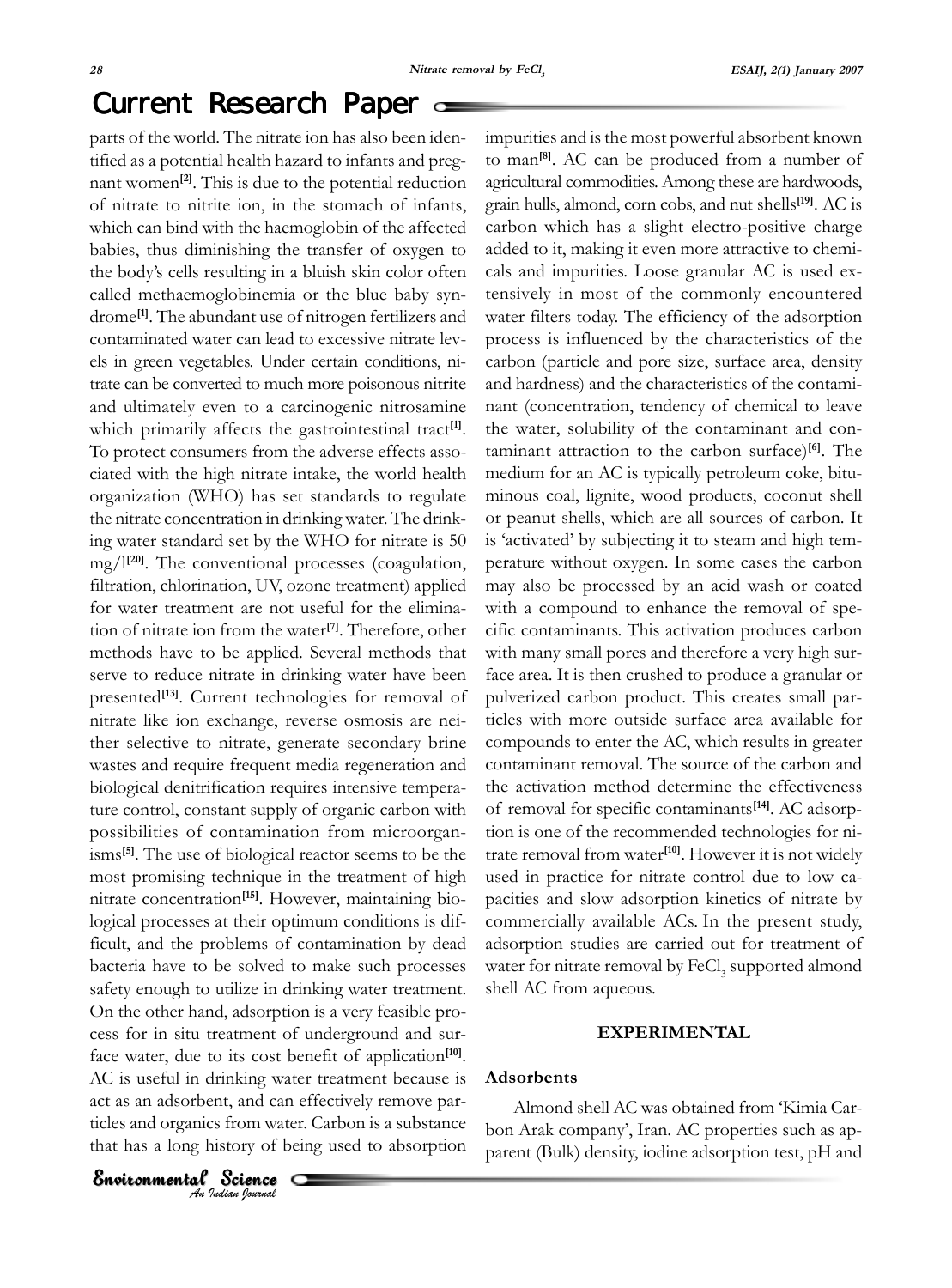moisture content analyzed according to ASTMs protocols. In order to increase the mesopore volume and content, the AC was pretreated with the following procedure<sup>[16]</sup>: immersed in a 5% FeCl<sub>3</sub> solution for 4 h in room temperature, washed with distilled water, dried at 120°C for 2h and stored in a desiccators until use. AC particles (10 - 20 mesh sizes) were used in all experiments. Finally, the modified AC was characterized and stored until it was used in the adsorption tests. Surface morphology of AC was studied by scanning microscopy (XL30 Philips model).

#### **Batch experiment procedures**

Present study was carried out in batch mode in open system. Potassium nitrate (KNO<sub>3</sub>) was used as the source of nitrate in all the experiments and was manufactured by Merck. Double distilled water prepared in the laboratory were used for preparation of all reagents and all experimental work. Batch adsorption experiments for reduction of nitrate have been carried out by taking various doses of adsorbent, various concentrations and contact time variations with nitrate solution of known initial concentrations in different conical glass flasks at a shaking thermostat with a constant speed of 150rpm. The experiments were conducted in 1L flask with total volume of 500 ml solution in a water bath, which maintains the reaction temperature at 25°C. Initial solution pH was adjusted to desired value by HCl.  $\text{FeCl}_3$  was obtained from Merck. Predetermined quantities of FeCl<sub>3</sub>-AC were added in nitrate containing simulated water and mixing was achieved by a mechanical paddle stirrer at 200rpm. Temperaturewas measured using temperature probe attached with pH meter during the reaction. Liquid samples was pipetted out from the beaker at regular interval of time and collected in specimen tube. FeCl<sub>3</sub>-AC was separated by settling samples for 10 min and decanting the supernatant, which was used for chemical analysis. All experiments were conducted in duplicate and average values are presented in subsequent section.

#### **Adsorbent dosage studies**

Adsorption of  $\text{KNO}_3^{\text{}}$  solution by different adsorbent doses (0.25-1.0g) for each adsorbent was carried out at the optimum pH.

#### **pH studies**

In order to investigate the effects of pH on nitrate adsorption, the pH of the  $\mathrm{KNO}_3^{}$  solutions were adjusted to different values (2, 5.5, 7, and 10) by dilute NaOH or HCl solutions. pH adjusted solution and 0.5g adsorbent were used in batch experiments conducted at the determined equilibrium time. The pH value providing the maximum nitrate removal was determined.

#### **Kinetic studies**

In kinetic studies 50ml  $\rm{KNO}_3$  solutions and 0.5g adsorbent were used. Batch experiment was repeated at different periods for all adsorbents. Nitrate concentrations in supernatant have been constant after a time period. The period was accepted as equilibrium time for relevant adsorbent.

#### **Analytic methods**

Aqueous samples were collected by glass syringes at timed intervals, filtered through 0.22µm membrane filters and then analyzed within 24h. Nitrate, ammonia and iron were analyzed by method according to Standard methods for the examination of water and wastewater**[21]**. pH value was measured with digital pH meter (Hach, model Sens Ion 387). The amounts of  $\rm FeCl_{3}$  on AC were demonstrated by SEM equipped by edx (Energy dispersive x-ray microanalysis) and analysis system of ZAF software. Porous properties was determined using mercury porosimeter (Pascal 440).

#### **RESULTS AND DISCUSSION**

The use of ACs to remove organic and inorganic pollutants from waters is widely extended, because of their high surface area, micro porous character and the chemical nature of their surface**[18]**. The removal efficiency is influenced by various factors, such as solution concentration, solution pH and ionic strength, and adsorbent modification procedure. However it is not widely used in practice for nitrate control due to low capacities and slow adsorption kinetics of nitrate by commercially available ACs. The evaluation of the AC and  $FeCl<sub>3</sub>$ -AC for nitrate removal revealed that: modification of AC with FeCl<sub>3</sub>

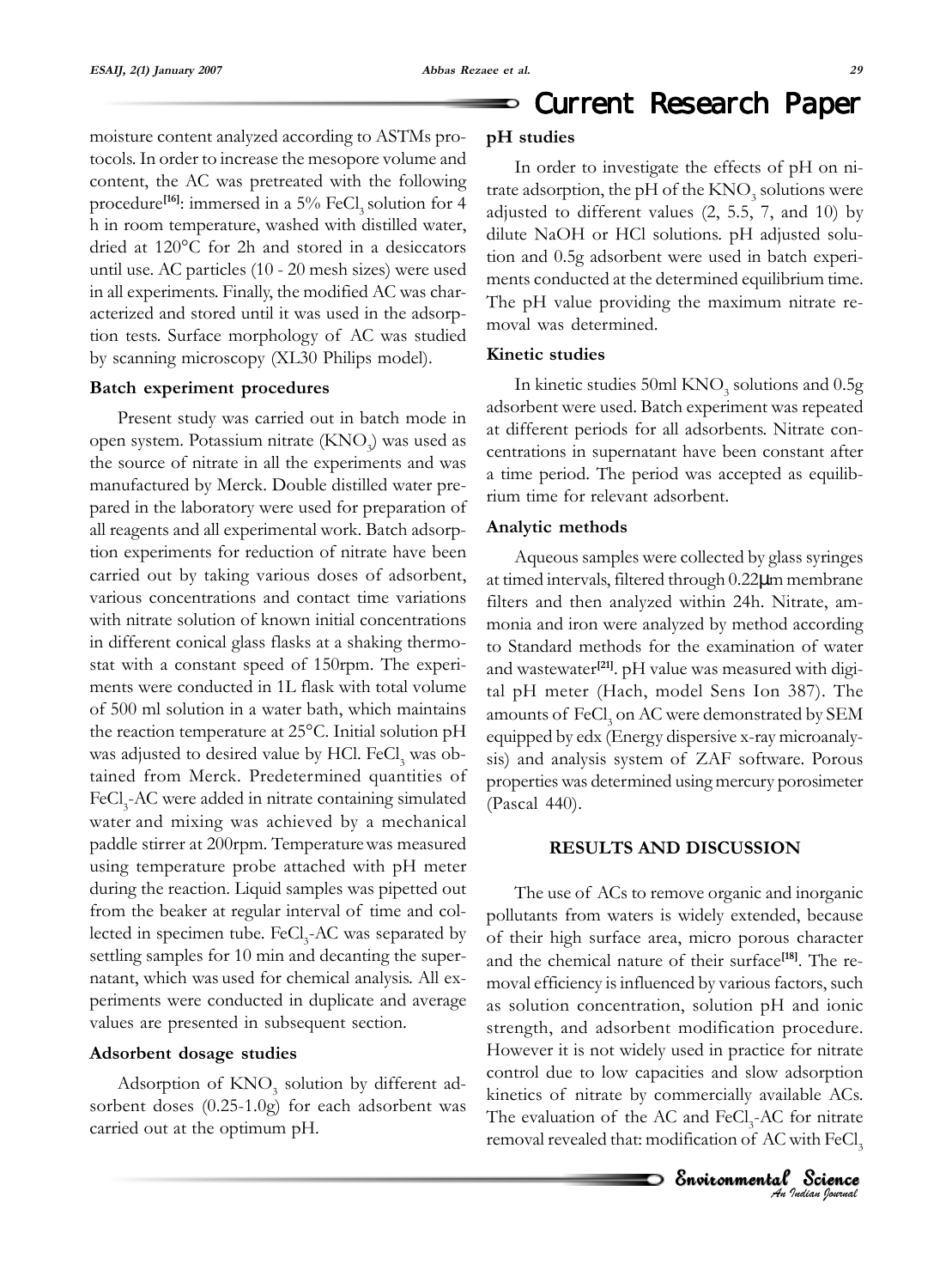# Current Research Paper

significantly increases its capacity for nitrate removal (Figure 1).

Numerous attempts have been made to correlate the adsorption capacity of ACs with their surface areas and pore structures. Also, the adsorption properties of ACs may be correlated with the chemical nature of the carbon surface rather than with the surface area and the porosity of the carbon. Moreno-Castilla et al. claimed that modification of AC with HCl, HF or  $\mathrm{HNO}_3^{}$ , apart from removal of the mineral matter, introduced oxygen surface complexes that change the surface chemistry and can alter the surface area and porosity of the original samples**[11]**. Mostafa (1997) studied adsorption of mercury, lead and cadmium on AC modified with sulphuric acid and observed a significant increase in metal ion adsorption<sup>[12]</sup>. He proposed that sulphuric acid might introduce acidic surface oxides on the carbon surface. Toles et al. (1999) reported that air oxidation of phosphoric acid ACs yielded carbons with greater copper uptake**[17]**. Copper adsorption showed good correlation with surface functional groups. Modification of the surface chemistry of ACs might be a viable attractive route toward novel applications of these materials**[4]**. Figure 1 illustrates the nitrate removal from the solution by AC and FeCl<sub>3</sub>-AC. The FeCl<sub>3</sub>-AC showed higher adsorption capacity for nitrate removal. The concentration of nitrate were reached to 76 mg/l and 8 mg/l after treatring with AC and FeCl<sub>3</sub>-AC, respectively. Kinetic study showed that the modifications greatly decreased the adsorption equilibrium time. The time to equilibrium was



less than 20 min. Kinetic study of most of the  $\text{FeCl}_{3}$ -AC adsorption occurred at the first 1 hour, followed by a relatively slow adsorption process. The FeCl<sub>3</sub>-AC demonstrates larger adsorption rate compared with unmodified carbon. Figure 3 shows the removal of nitrate as a function of adsorbent dosage.

In general, increase in adsorbent dosage increased the percent removal of nitrate, which is due to the increase in adsorbent surface area of the adsorbents. The results clearly indicate that the removal efficiency increases for AC, but it has not significant effect on FeCl<sub>3</sub>-AC. The results were shown removal of FeCl<sub>3</sub>-AC may be dependent to surface chemistries. An understanding of AC adsorption processes requires knowledge of adsorbent properties, including its respective characteristics and surface chemistries such as pore size distribution and surface functional groups<sup>[3]</sup>. Presence of FeCl<sub>3</sub> enhanced the mesopore area and hence the adsorption. The AC mainly with micropore had the least special surface area and pore volume in all samples. After heat activation with FeCl<sub>3</sub>, the special surface area of FeCl<sub>3</sub>-AC was increased. This implied that the activation by heating with FeCl<sub>3</sub> could effectively promote the mesopore development. In heating process, the particles of FeCl<sub>3</sub> would immigrate and aggregated to larger particles, which could blocked some micropores, entered and narrowed the mesopores size to form micropore, so, the mesopore volume markedly decreased and the micropore volume changed less. The SEM images of samples were displayed in figure 2.

The surface of AC was smoothing and with some grooves that formed during filature, some particles on the surface were the adsorbed dirt. The  $\rm FeCl_{\textit{3}}\textit{-AC}$ surface was more coarseness and the wide of groove widen because the activation processing was the echoed and burnt of carbon. The different pore structure could affect on the nitrate adsorption by modified AC. There appeared some particles with clamp shape on the surface of FeCl<sub>3</sub>-AC, this indicated that the iron was reduced and aggregated to larger particles. TABLE 1 shows the ACs specific surface area and the cumulative pore size distribution determined by mercury porosimeter analysis.

It can be seen that following the treatment procedures, more carbon was burned off from the com-

**Environmental Science**<br>An Indian Journal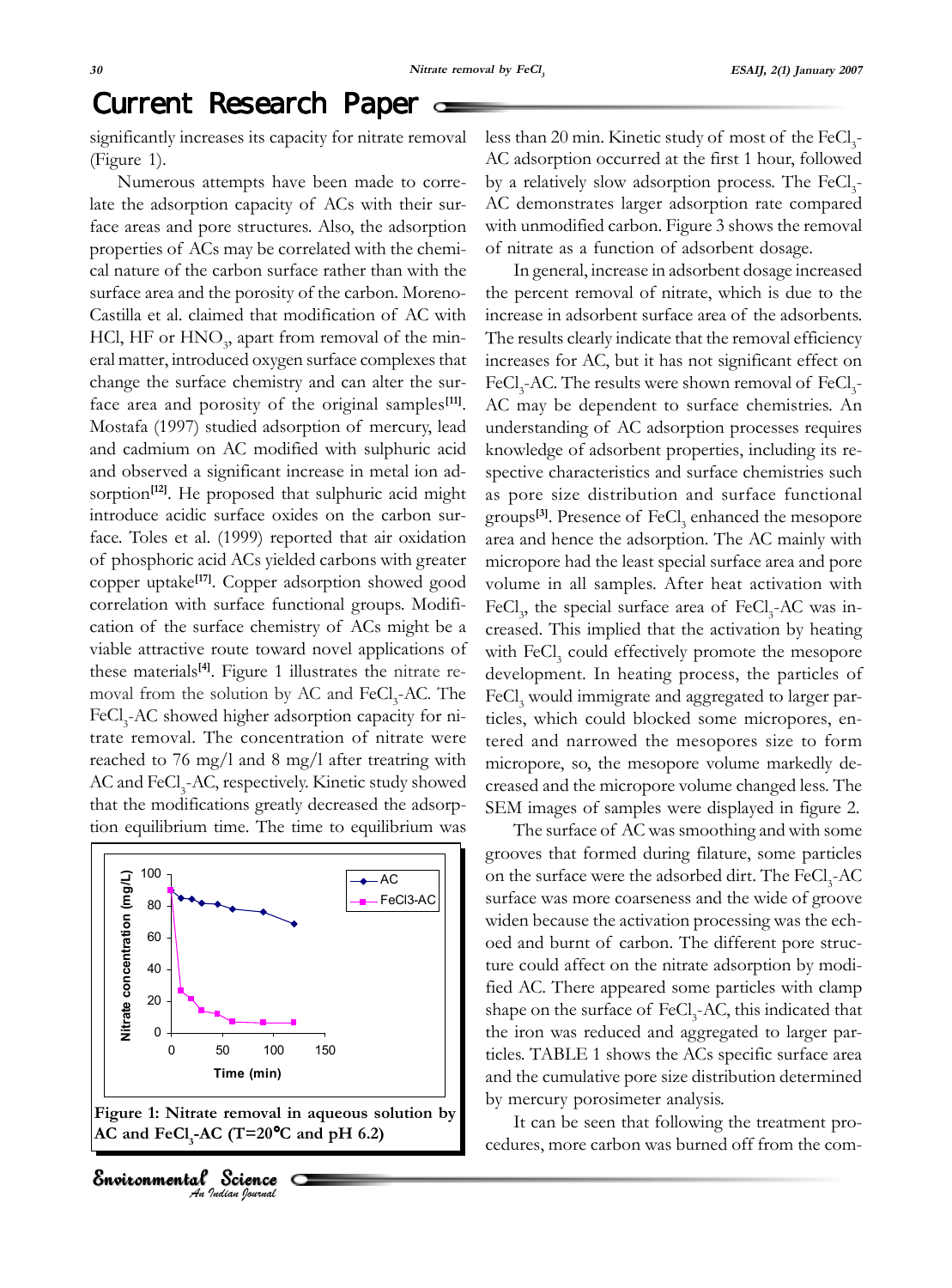

Figure 2: Morphology of AC and FeCl<sub>3</sub>-AC by **scanning microscopy**

# Current Research Paper

| TABLE 1: Some physicochemical characteristics of |  |
|--------------------------------------------------|--|
| almond AC and FeCl <sub>3</sub> -AC              |  |

| Parameter                                    | AC    | $FeCl3-AC$ |
|----------------------------------------------|-------|------------|
| Total specific surface area $(m^2/g)$        | 1165  | 2680       |
| Total porosity $\left(\frac{cm^3}{g}\right)$ | 12.25 | 8.14       |
| Average pore diameter(nm)                    | 46.04 | 41.26      |
| Apparent (Bulk) Density (g/ml)               | 0.419 | 0.417      |
| Iodine number $(mg/g)$                       | 260   | 375        |
| Moisture content $(\%)$                      | 3.30  | 7.55       |
|                                              | 3.72  | 2.72       |



**TABLE 2: Water quality after contact with AC and FeCl<sub>3</sub>- AC** 

|                   | pН  | Nitrite $(mg/l)$ | Ammonia(mg/l) | Chloride(mg/l) | Sulfate $(mg/l)$ | $Fe(\mu g/l)$ |
|-------------------|-----|------------------|---------------|----------------|------------------|---------------|
| AC-0              |     | 0.0175           |               |                |                  | 2000          |
| $AC\text{-}FeCl3$ | 5.5 |                  |               | 162            |                  | 500           |

mercial AC and the specific surface area increased from 1165 m<sup>2</sup>/g to 2680 m<sup>2</sup>/g. Although the commercial AC has been activated when manufactured, the results show that further modification and activation has a positive effect on improving its surface area and micropore volume. Water quality after ACs treatment is shown in TABLE 2.

As showed in the TABLE all parameter on WHO guideline basis is in acceptable range.

#### **CONCLUSION**

This study shows that  $\text{FeCl}_3\text{-}\text{AC}$  was found to be

an effective agent for nitrate removal. The loaded of FeCl<sub>3</sub> on AC supports could improve the adsorption capacity of nitrate removal due to chemical reaction and adsorption. According to the results, It was suggested that nitrate were adsorbed onto the FeCl<sub>3</sub> impregnated AC via the mechanism, the nitrate was leached from the impregnated carbon, followed by the formation of a FeCl<sub>3</sub> nitrate complex, and the subsequent adsorption of the complex on the carbon.